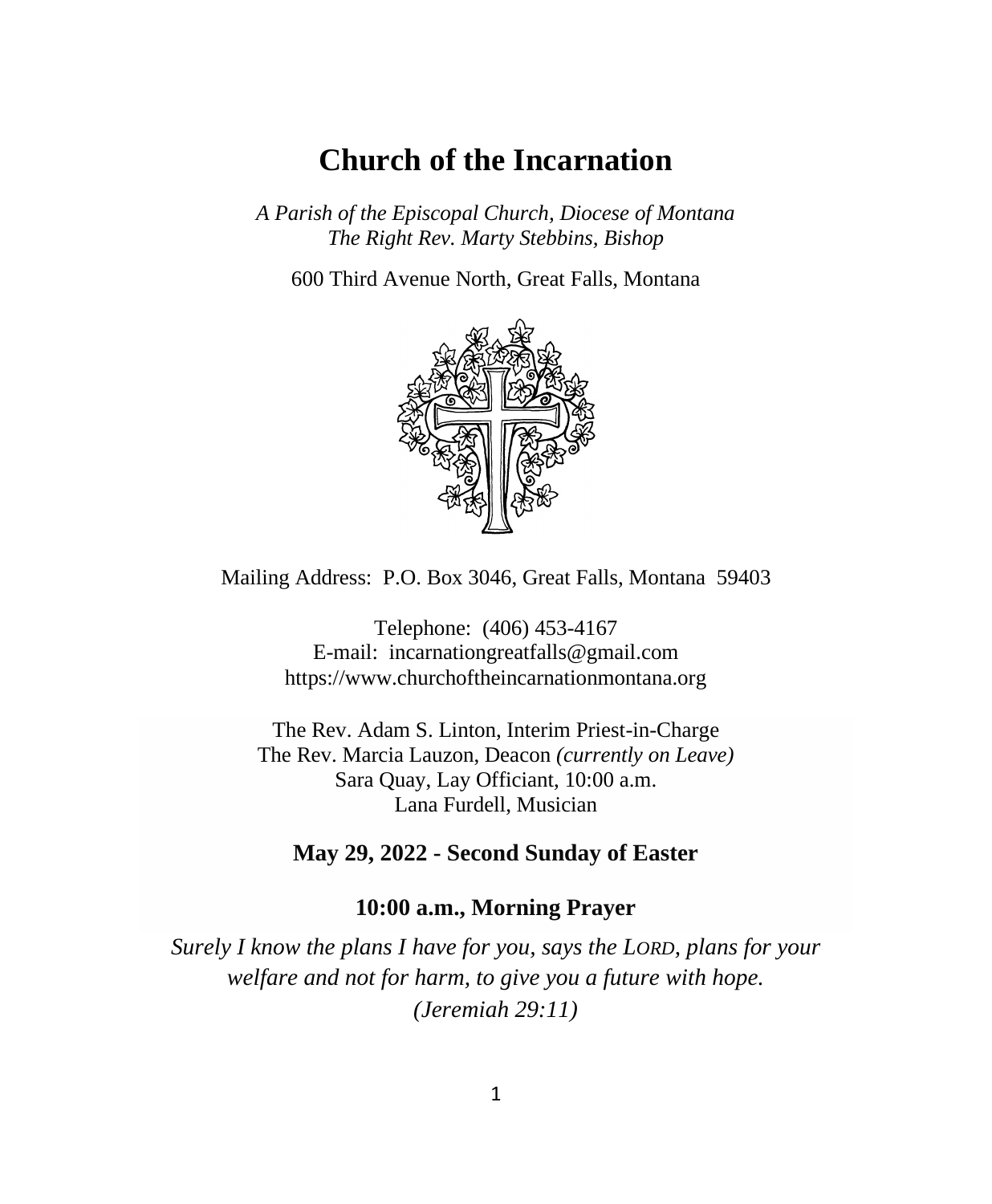#### *(The Congregation is invited to stand, as able)* **Opening Sentence and Response**

Officiant: Alleluia! Christ is risen. *People: The Lord is risen indeed. Alleluia!*

#### **Opening Hymn: Hymn 497, "How bright appears the morning sky"**

**The Invitatory and Pascha Nostrum** [I Corinthians 5:7-8, Romans 6:9-11, I Corinthians 15:20-22]

- Officiant: Lord, open our lips.
- *People: And our mouth shall proclaim your praise Glory to the Father, and to the Son, and to the Holy Spirit: as it was in the beginning, is now, and will be for ever. Amen. Alleluia.*

*Alleluia. Christ our Passover has been sacrificed for us; therefore let us keep the feast. Not with the old leaven, the leaven of malice and evil, but with the unleavened bread of sincerity and truth. Alleluia.*

*Christ being raised from the dead will never die again; death no longer has dominion over him. The death that he died, he died to sin, once for all; but the life he lives, he lives to God. So also*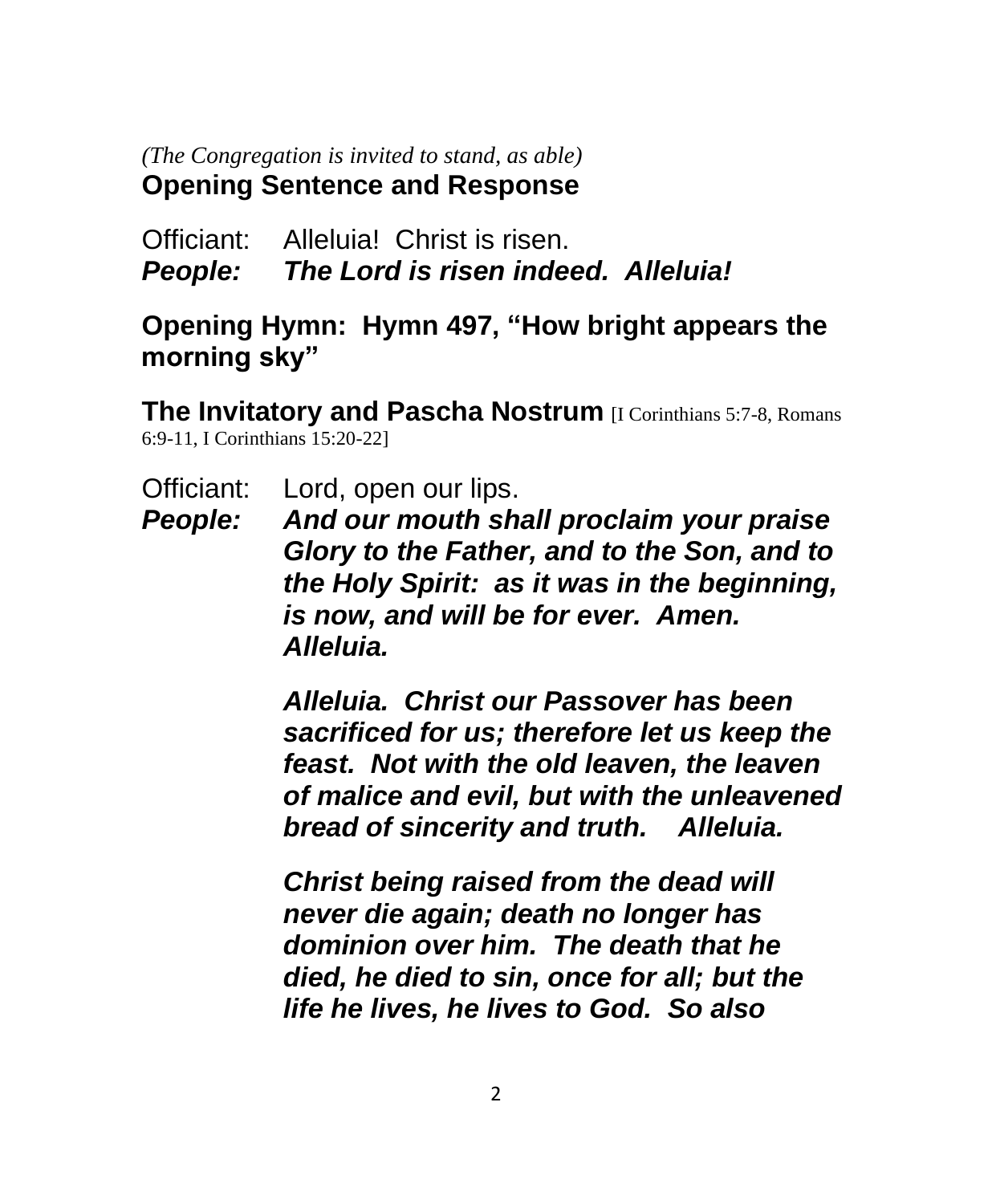*consider yourselves dead to sin, and alive to God in Jesus Christ our Lord. Alleluia!*

*Christ has been raised from the dead, the first fruits of those who have fallen asleep. For since by a man came death, by a man has come also the resurrection of the dead. For as in Adam all die, so also in Christ shall all be made alive. Alleluia.*

*(The People may now be seated.)* **The Psalm Appointed: 97 BCP** 

**726**

| Officiant: | The LORD is King; let the earth rejoice;*                       |
|------------|-----------------------------------------------------------------|
| People:    | let the multitude of the isles be glad.                         |
| Officiant: | Clouds and darkness are round about                             |
|            | him,*                                                           |
| People:    | righteousness and justice are the<br>foundations of his throne. |
| Officiant: | A fire goes before him*                                         |
| People:    | and burns up his enemies on every<br>side.                      |
| Officiant: | His lightnings light up the world;*                             |
| People:    | the earth sees it and is afraid.                                |
| Officiant: | The mountains melt like wax at the<br>presence of the Lord,*    |
| People:    | at the presence of the Lord of the<br>whole earth.              |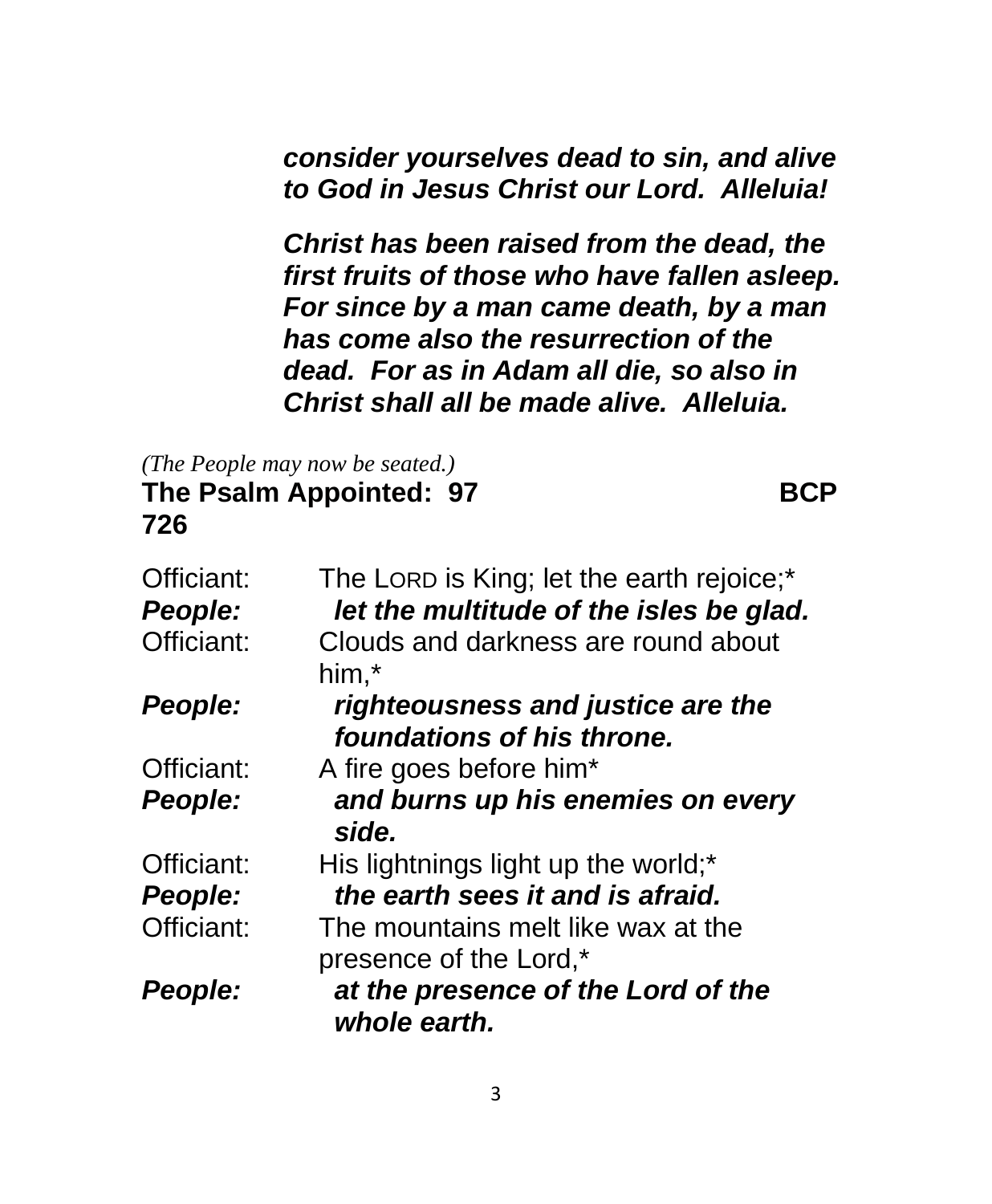| Officiant:<br>People: | The heavens declare his righteousness,*<br>and all the peoples see his glory.                                                         |
|-----------------------|---------------------------------------------------------------------------------------------------------------------------------------|
| Officiant:            | Confounded be all who worship carved<br>imagesAnd delight in false gods!*                                                             |
| People:               | Bow down before him, all you gods.                                                                                                    |
| Officiant:            | Zion hears and is glad, and the cities of<br>Judah rejoice,*                                                                          |
| People:               | because of your judgments, O Lord.                                                                                                    |
| Officiant:            | For you are the Lord, most high over all<br>the earth;*                                                                               |
| People:               | you are exalted far above all gods.                                                                                                   |
| Officiant:            | The Lord loves those who hate evil;*                                                                                                  |
| People:               | he preserves the loves of his saints<br>And delivers them from the hand of<br>the wicked.                                             |
| Officiant:<br>People: | Light has sprung up for the righteous,*<br>and joyful gladness for those who<br>are truehearted.                                      |
| Officiant:            | Rejoice in the Lord, you righteous,*                                                                                                  |
| People:               | and give thanks to his holy Name.                                                                                                     |
|                       | Glory to the Father, and to the Son,<br>and to the Holy Spirit: as it was in<br>the beginning, is now, and will be<br>for ever. Amen. |

# **The First Lesson: Revelation 22:12-14, 16-17, 20-21**

Reader: A Reading from the Book of Revelation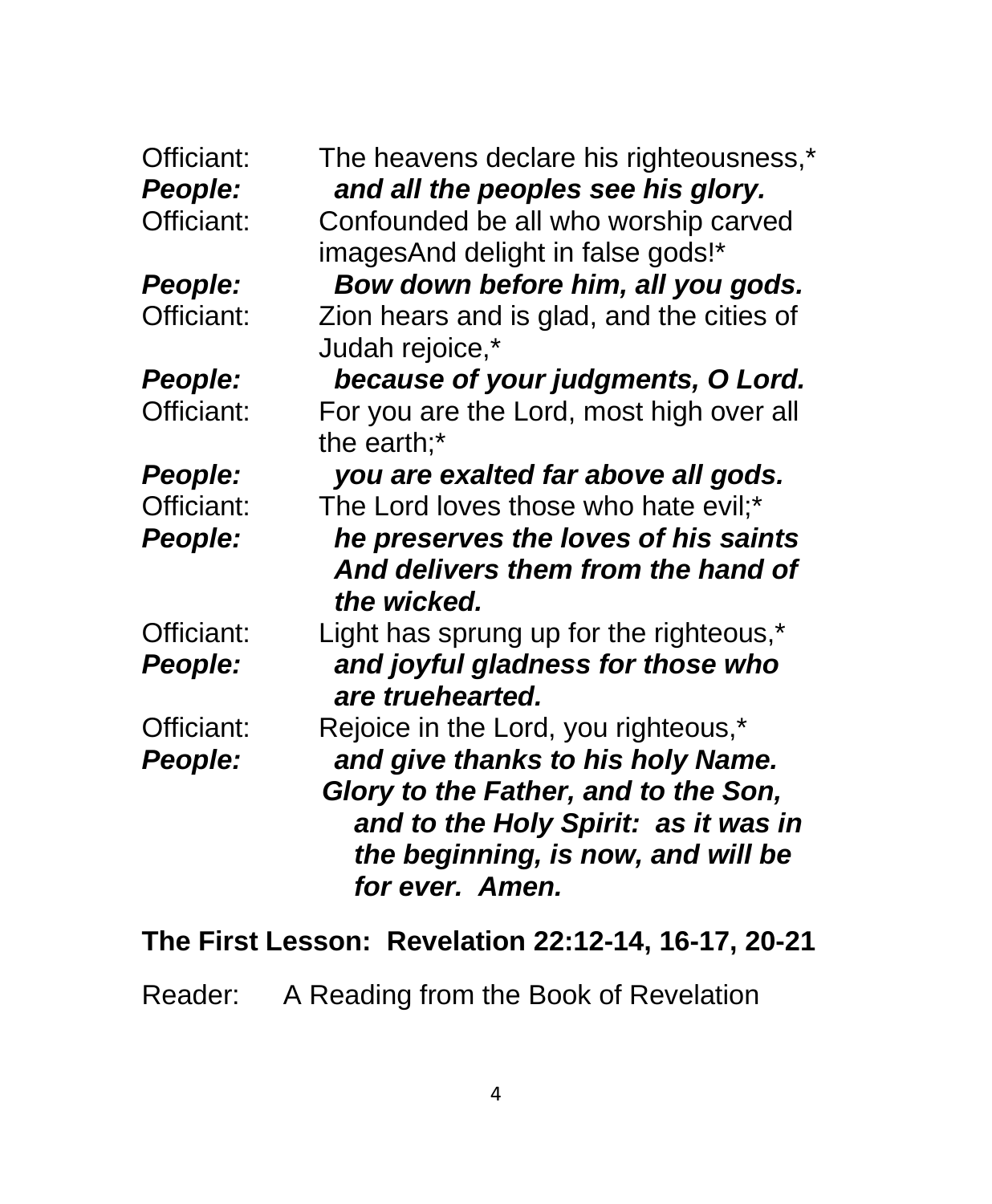At the end of the visions I, John, heard these words: "See, I am coming soon; my reward is with me, to repay according to everyone's work. I am the Alpha and the Omega, the first and the last, the beginning and the end." Blessed are those who wash their robes, so that they will have the right to the tree of life and may enter the city by the gates. "It is I, Jesus, who sent my angel to you with this testimony for the churches. I am the root and the descendant of David, the bright morning star."

The Spirit and the bride say, "Come." And let everyone who hears say, "Come." And let everyone who is thirsty come. Let anyone who wishes take the water of life as a gift.

The one who testifies to these things says, "Surely I am coming soon." Amen. Come, Lord Jesus! The grace of the Lord Jesus be with all the saints. Amen.

#### The Word of the Lord. *People: Thanks be to God*

*(The Congregation now stands, as able.)*

**Canticle: The Song of Moses** [Exodus 15:1-6,11-13,17-18] *(recited all together)*

*I will sing to the Lord, for he is lofty and uplifted; the horse and its rider has he hurled into the sea. The Lord is my strength and my refuge; the Lord has become my Savior. This is my God and I will praise him, the God of my people and I will exalt him. The Lord is a mighty warrior; Yahweh is his*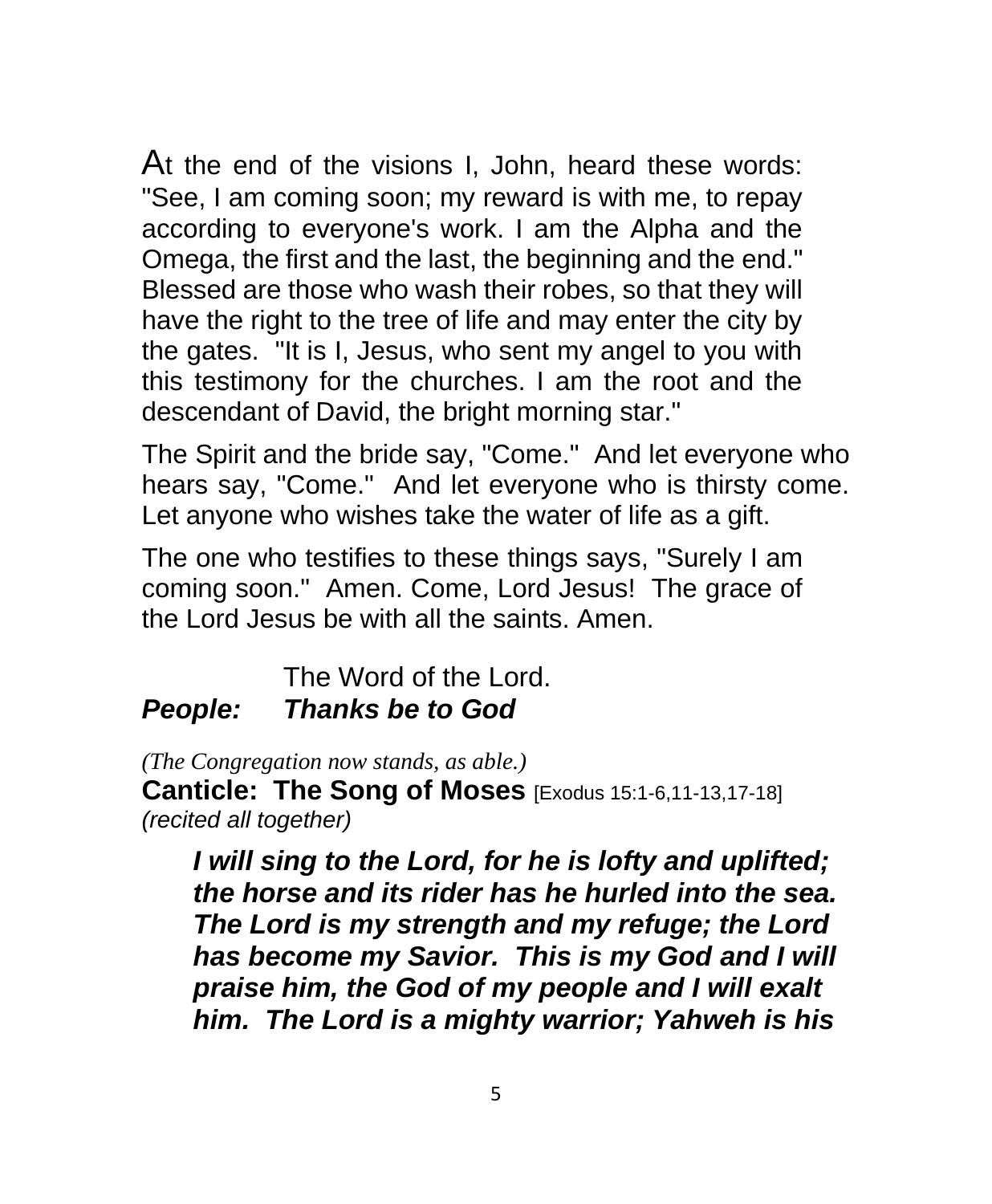*Name. The chariots of Pharaoh and his army has he hurled into the sea; the finest of those who bear armor have been drowned in the Red Sea. The fathomless deep has overwhelmed them; they sank into the depths like a stone. Your right hand, O Lord, is glorious in might; your right hand, O Lord, has overthrown the enemy. Who can be compared with you, O Lord, among the gods? who is like you, glorious in holiness, awesome in renown, and worker of wonders? You stretched forth your right hand; the earth swallowed them up. With your constant love you led the people you redeemed; with your might you brought them in safety to your holy dwelling. You will bring them in and plant them on the mount of your possession, The resting-place you have made for yourself, O Lord, the sanctuary, O Lord, that your hand has established. The Lord shall reign for ever and for ever. Glory to the Father, and to the Son, and to the Holy Spirit:* 

 *as it was in the beginning, is now, and will be for ever. Amen.*

*(The People may now again be seated.)* **The Second Lesson: John 17:20-26**

Reader: A Reading from the Gospel of John.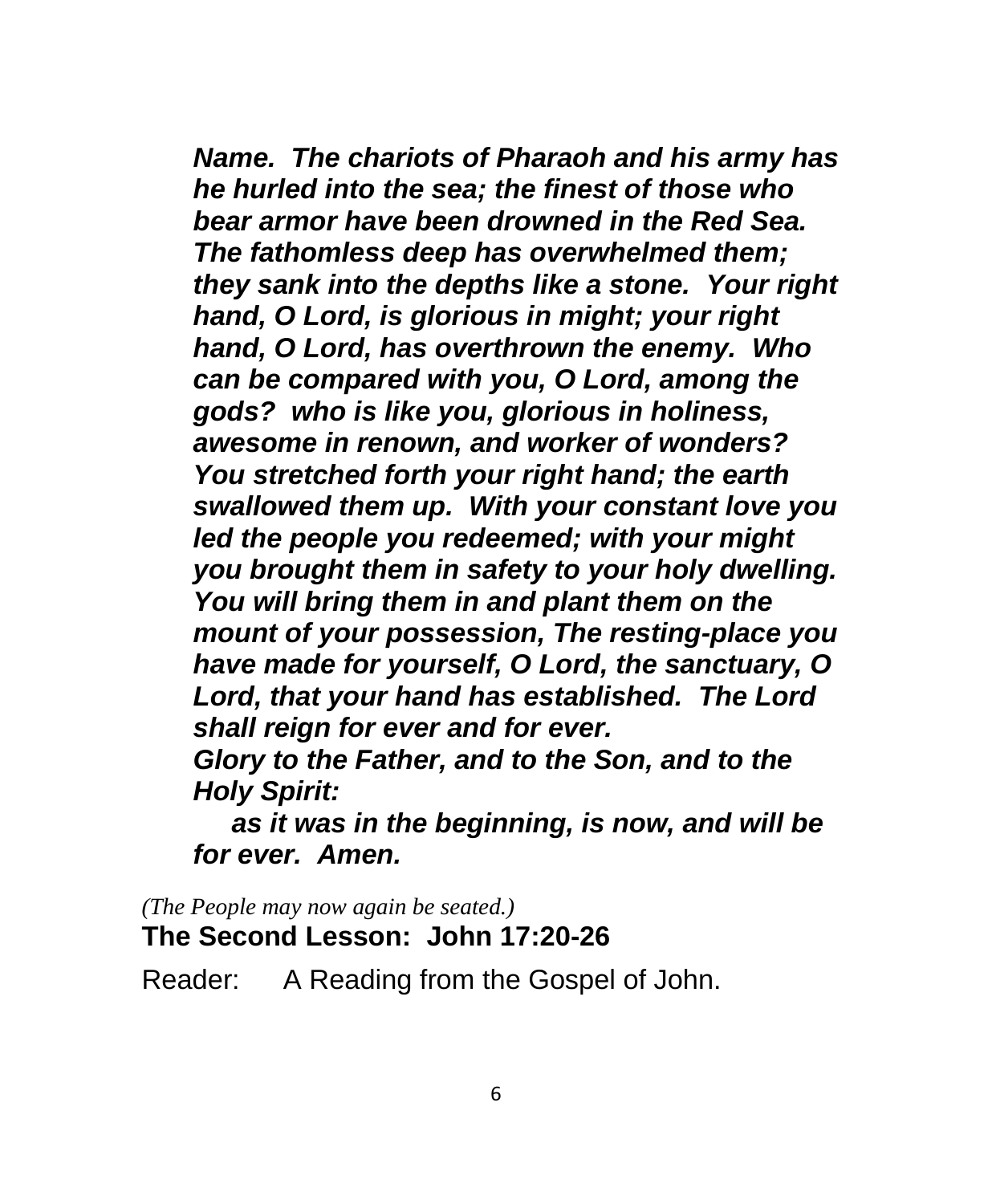Jesus prayed for his disciples, and then he said. "I ask not only on behalf of these, but also on behalf of those who will believe in me through their word, that they may all be one. As you, Father, are in me and I am in you, may they also be in us, so that the world may believe that you have sent me. The glory that you have given me I have given them, so that they may be one, as we are one, I in them and you in me, that they may become completely one, so that the world may know that you have sent me and have loved them even as you have loved me. Father, I desire that those also, whom you have given me, may be with me where I am, to see my glory, which you have given me because you loved me before the foundation of the world.

"Righteous Father, the world does not know you, but I know you; and these know that you have sent me. I made your name known to them, and I will make it known, so that the love with which you have loved me may be in them, and I in them."

The Word of the Lord. *People: Thanks be to God.*

**Canticle: You are God** [*Te Deum laudamus*]*(recited all together, standing as able)*

*You are God: we praise you; You are the Lord: we acclaim you; You are the eternal Father: All creation worships you. To you all angels, all the powers of heaven, Cherubim and Seraphim, sing in*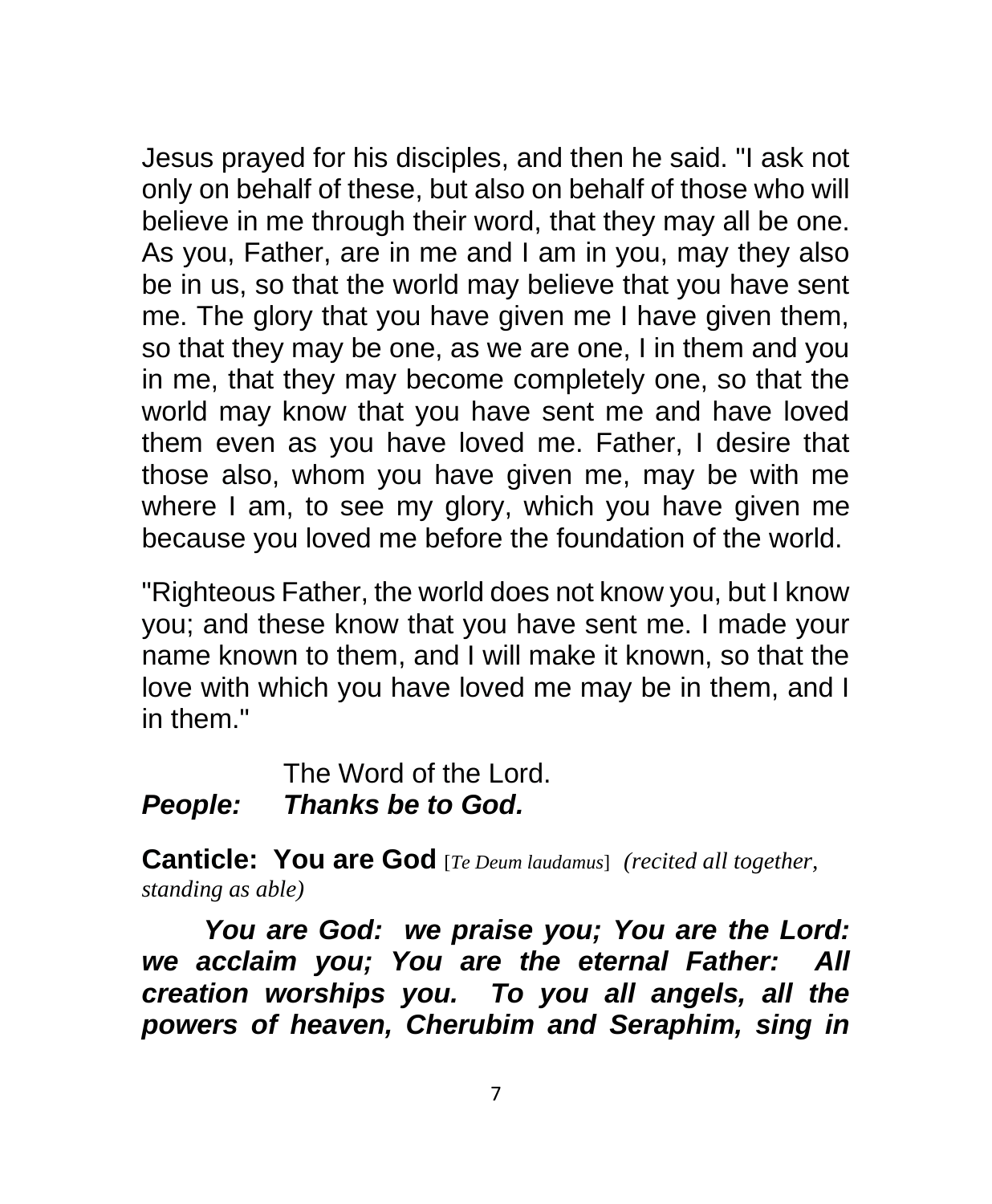*endless praise: Holy, holy, holy Lord, God of power and might, heaven and earth are full of your glory. The glorious company of apostles praise you. The noble fellowship of prophets praise you. The white-robed army of martyrs praise you. Throughout the world the holy Church acclaims you; Father, of majesty unbounded, your true and only Son, worthy of all worship, and the Holy Spirit, advocate and guide.*

*You, Christ, are the king of glory, the eternal Son of the Father. When you became man to set us free you did not shun the Virgin's womb. You overcame the sting of death and opened the kingdom of heaven to all believers. You are seated at God's right hand in glory. We believe that you will come and be our judge. Come then, Lord, and help your people, bought with the price of your own blood, and bring us with your saints to glory everlasting.*

*(The People may now again be seated.)* **The Sermon**

**The Apostles' Creed** *(The People stand, as able.)*

*People: I believe in God, the Father almighty, creator of heaven and earth***.** *I believe in Jesus Christ, his only Son, our Lord. He was conceived by the power of the Holy Spirit and born of the Virgin Mary. He suffered under Pontius Pilate, was crucified, died, and was buried. He descended to the dead. On the third day*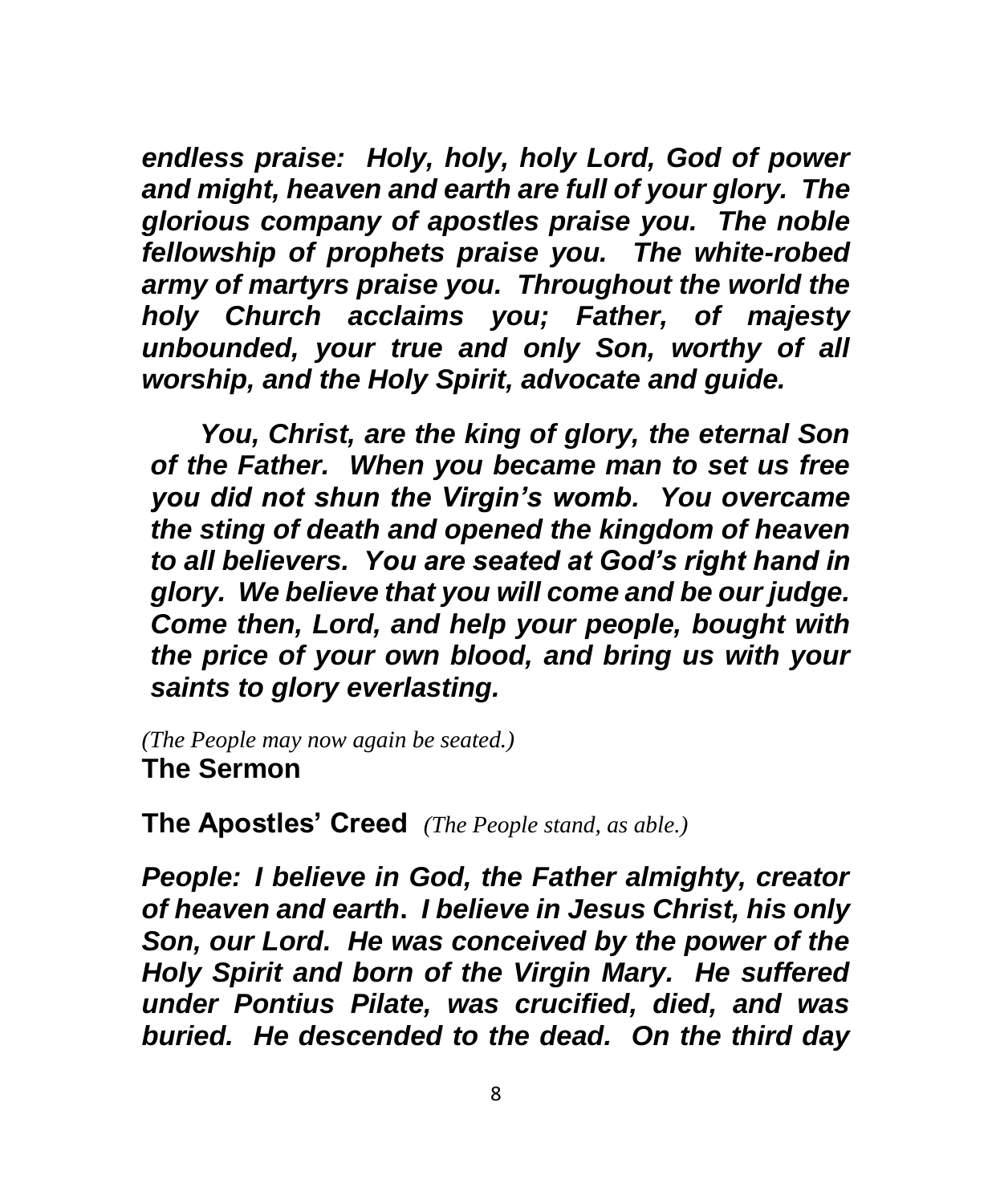*he rose again. He ascended into heaven, and is seated at the right hand of the Father. He will come again to judge the living and the dead. I believe in the Holy Spirit, the holy catholic Church, the communion of saints, the forgiveness of sins, the resurrection of the body, and the life everlasting. Amen.*

### **The Offertory**

## **"Praise God, from whom all blessings flow" (Hymn 380, verse 3)**

Officiant: All things come of thee, O Lord, and of thine own have we

given thee.

#### **THE PRAYERS**

| People:    | And also with you.   |
|------------|----------------------|
| Officiant: | The Lord be with you |

*Our Father, who art in heaven, hallowed be thy Name, thy kingdom come, thy will be done, on earth as it is in heaven. Give us this day our daily bread. And forgive us our trespasses, as we forgive those who trespass against us. And lead us not into temptation, but deliver us from evil. For thine is the kingdom, and the power, and the glory, for ever and ever. Amen.*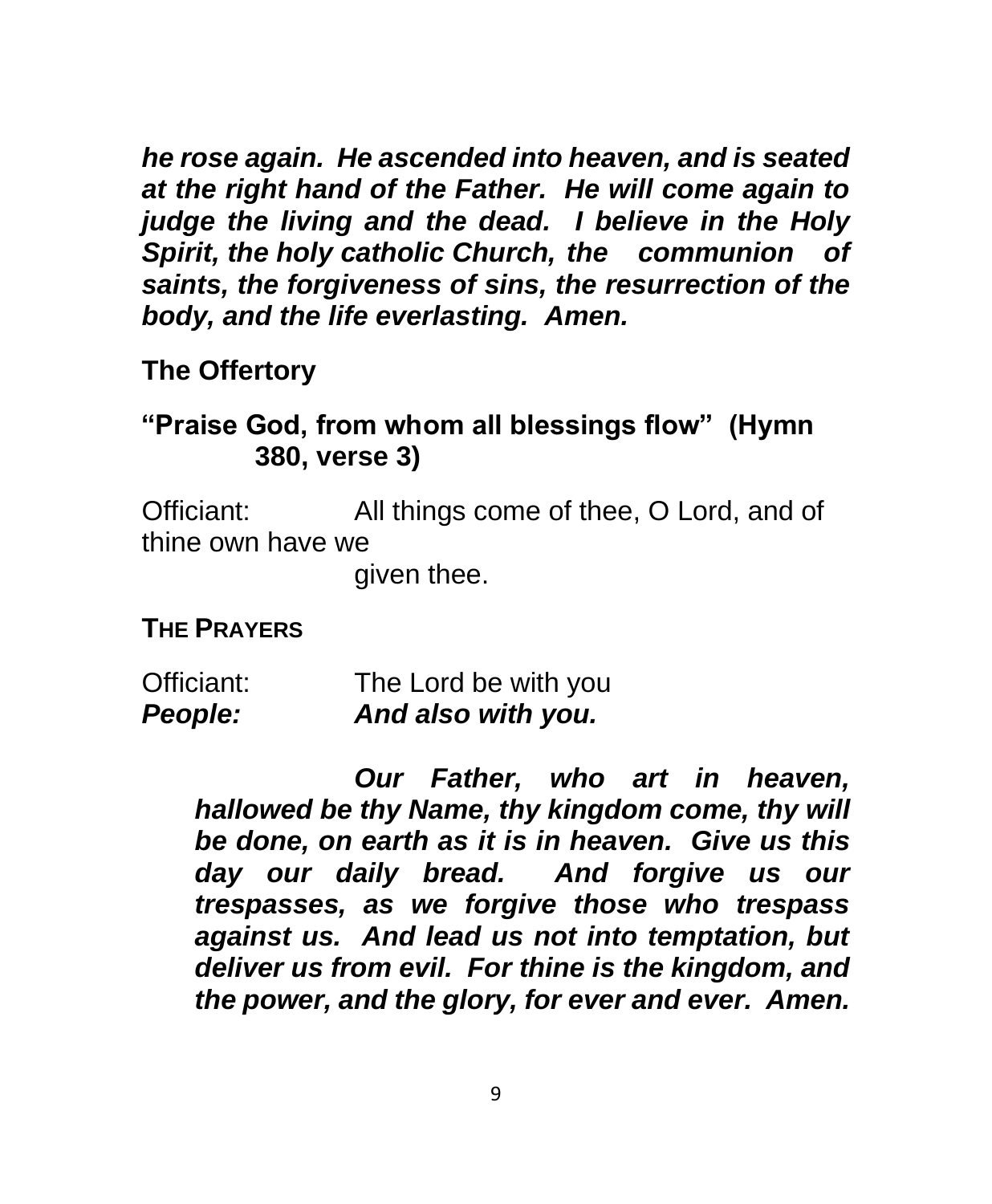| [Suffrages-Set B] |                                                        |
|-------------------|--------------------------------------------------------|
| Officiant:        | Save your people, Lord, and bless your<br>inheritance; |
| People:           | Govern and uphold them, now and                        |
|                   | always.                                                |
| Officiant:        | Day by day we bless you;                               |
| People:           | We praise your Name for ever.                          |
| Officiant:        | Lord, keep us from all sin today;                      |
| People:           | Have mercy on us, Lord, have mercy;                    |
| Officiant:        | Lord, show us your love and mercy.                     |
| People:           | For we put our trust in you.                           |
| Officiant:        | In you, Lord, is our hope;                             |
| People:           | And we shall never hope in vain.                       |

[The Collect of the Day]

Officiant: O God, the King of glory, you have exalted your only Son Jesus Christ with great triumph to your kingdom in heaven: Do not leave us comfortless, but send us your Holy Spirit to strengthen us, and exalt us to that place where our Savior Christ has gone before; who lives and reigns with you and the Holy Spirit, one God, in glory everlasting. Amen*.*

### [A Prayer for Mission]

Officiant: Almighty and everlasting God, by whose Spirit the whole body of your faithful people is governed and sanctified: Receive our supplications and prayers which we offer before you for all members of your holy Church, that in their vocation and ministry they may truly and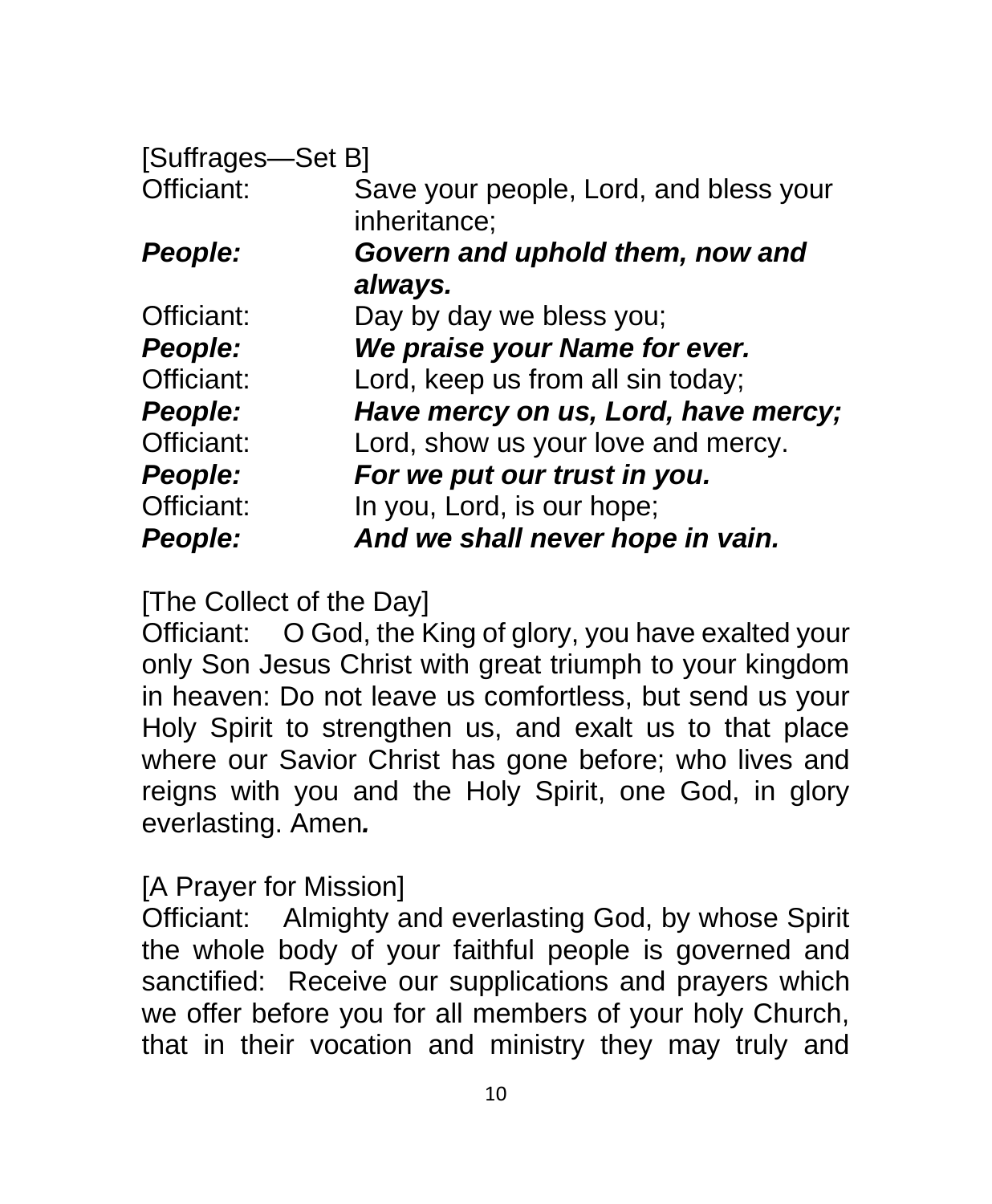devoutly serve you; through our Lord and Savior Jesus Christ. Amen.

[The General Thanksgiving]

Officiant: Let us now say, together, the General Thanksgiving.

*People: Almighty God, Father of all mercies, we your unworthy servants give You humble thanks for all your goodness and loving-kindness to us and to all whom you have made. We bless you for our creation, preservation, and all the blessings of this life; but above all for your immeasurable love in the redemption of the world by our Lord Jesus Christ; for the means of grace, and for the hope of glory. And, we pray, give us such an awareness of your mercies, that with truly thankful hearts we may show forth your praise, not only with our lips, but in our lives, by giving up our selves to your service, and by walking before you in holiness and righteousness all our days; through Jesus Christ our Lord, to whom, with you and the Holy Spirit, be honor and glory throughout all ages. Amen.*

[A Prayer of St. Chrysostom]

Officiant: Almighty God, you have given us grace at this time with one accord to make our common supplication to you; and you have promised through your well-beloved Son that when two or three are gathered together in his Name you will be in the midst of them: Fulfill now, O